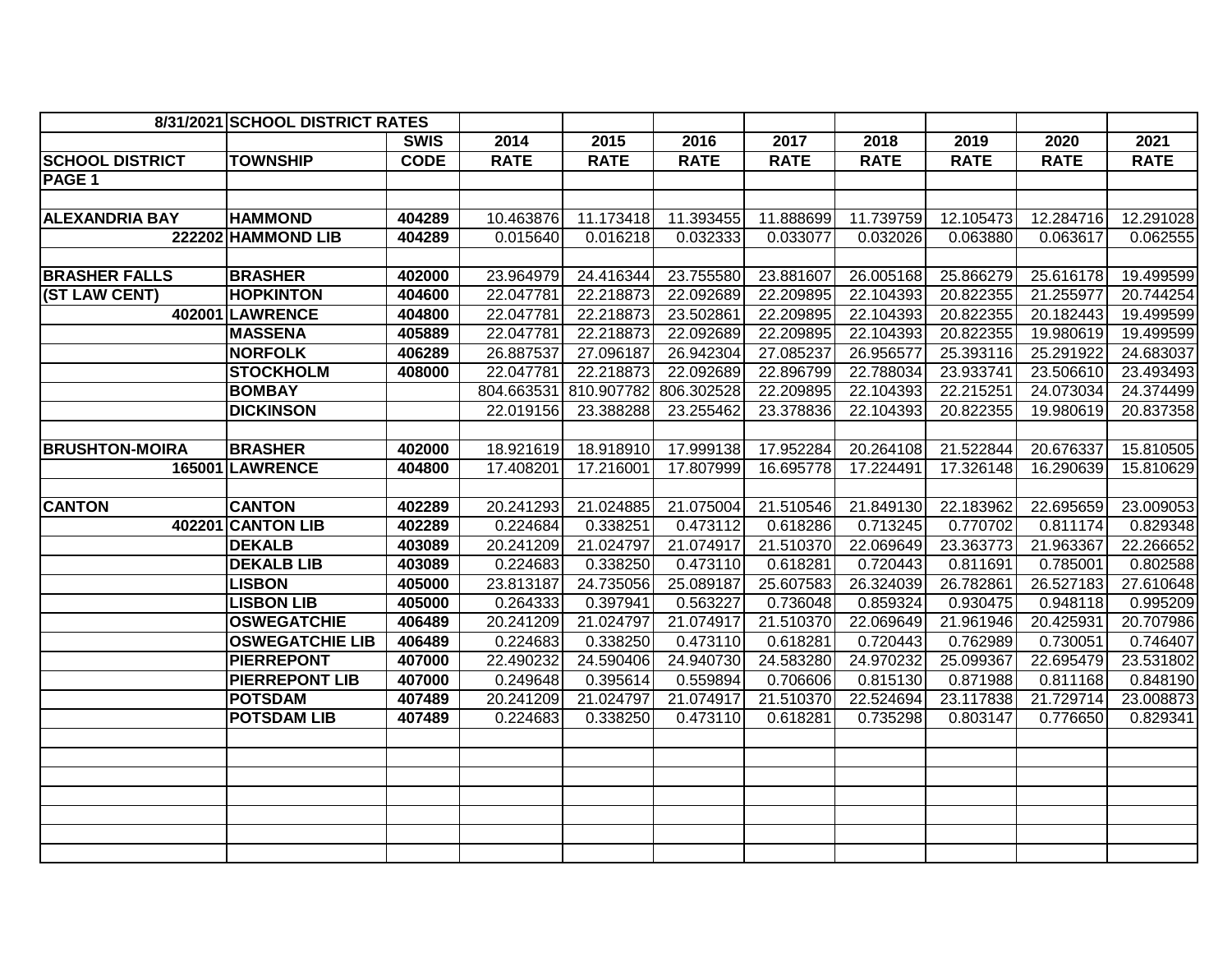|                        |                        | <b>SWIS</b> | 2014        | 2015                  | 2016        | 2017                                                                                    | 2018        | 2019        | 2020        | 2021        |
|------------------------|------------------------|-------------|-------------|-----------------------|-------------|-----------------------------------------------------------------------------------------|-------------|-------------|-------------|-------------|
| <b>SCHOOL DISTRICT</b> | <b>TOWNSHIP</b>        | <b>CODE</b> | <b>RATE</b> | <b>RATE</b>           | <b>RATE</b> | <b>RATE</b>                                                                             | <b>RATE</b> | <b>RATE</b> | <b>RATE</b> | <b>RATE</b> |
| PAGE <sub>2</sub>      |                        |             |             |                       |             |                                                                                         |             |             |             |             |
|                        |                        |             |             |                       |             |                                                                                         |             |             |             |             |
| <b>CLIFTON-FINE</b>    | <b>CLIFTON</b>         | 402600      | 12.154588   | 12.119691             | 12.338345   | 12.479289                                                                               | 12.703303   | 12.756333   | 12.507979   | 12.389140   |
|                        | 402601 FINE            | 403600      | 13.472449   | 13.765466             | 13.709162   | 13.865765                                                                               | 14.114667   | 14.173590   | 11.257091   | 10.625640   |
|                        | <b>PITCAIRN</b>        | 407200      | 11.182132   | 11.150027             | 11.104421   | 11.231270                                                                               | 11.432880   | 11.480608   | 11.257091   | 11.150137   |
|                        | <b>RUSSELL</b>         | 407800      | 14.617166   | 14.575199             | 15.863459   | 16.044671                                                                               | 16.332686   | 16.400868   | 16.314624   | 15.928767   |
|                        |                        |             |             |                       |             |                                                                                         |             |             |             |             |
| <b>COLTON-</b>         | <b>COLTON</b>          | 402800      | 412.990595  | 13.892778             | 14.293491   | 14.610125                                                                               | 14.933099   | 15.394699   | 16.020699   | 16.168662   |
| <b>PIERREPONT</b>      | <b>COLTON LIB</b>      | 402800      | 1.160086    | 0.047906              | 0.048883    | 0.049593                                                                                | 0.049843    | 0.050843    | 0.051932    | 0.061868    |
|                        | 402801 PARISHVILLE     | 406600      |             | 250.196241 241.092447 |             | 249.870534 265.608253 276.691445 272.908321 263.065657 265.495277                       |             |             |             |             |
|                        | <b>PARISHVILLE LIB</b> | 406600      | 0.702798    | 0.831353              | 0.854550    | 0.901589                                                                                | 0.923536    | 0.901310    | 0.852745    | 1.015892    |
|                        | <b>PIERREPONT</b>      | 407000      | 17.207941   | 17.454529             | 18.304126   | 18.577400                                                                               | 19.257725   | 18.994419   | 17.800776   | 18.373480   |
|                        | <b>PIERREPONT LIB</b>  | 407000      | 0.048337    | 0.060188              | 0.062600    | 0.063060                                                                                | 0.064278    | 0.062731    | 0.057702    | 0.070304    |
|                        |                        |             |             |                       |             |                                                                                         |             |             |             |             |
| <b>EDWARDS-KNOX</b>    | <b>CANTON</b>          | 402289      | 10.285470   | 10.373823             | 9.979381    | 9.899821                                                                                | 9.728095    | 9.818325    | 10.493396   | 10.356516   |
|                        | 403401 CLARE           | 402400      |             |                       |             | 288.108415 300.690519 288.421430 295.517057 314.825066 322.928284 316.914652 311.734610 |             |             |             |             |
|                        | <b>EDWARDS</b>         | 403400      | 10.285470   | 10.531800             | 10.235263   | 10.644969                                                                               | 10.869379   | 11.106114   | 10.981461   | 10.838215   |
|                        | <b>FINE</b>            | 403600      | 12.392133   | 12.807189             | 12.320224   | 12.222002                                                                               | 12.009993   | 12.000174   | 9.444057    | 9.320865    |
|                        | <b>HERMON</b>          | 404400      | 10.285470   | 10.373823             | 9.979381    | 10.101859                                                                               | 10.690214   | 10.921507   | 9.444057    | 9.320865    |
|                        | <b>PIERREPONT</b>      | 407000      | 11.428300   | 12.133126             | 11.809919   | 11.314082                                                                               | 11.117822   | 11.108733   | 10.493396   | 10.591892   |
|                        | <b>RUSSELL</b>         | 407800      | 13.445059   | 13.560553             | 14.256259   | 14.142602                                                                               | 13.897278   | 13.885916   | 13.687039   | 13.315521   |
|                        |                        |             |             |                       |             |                                                                                         |             |             |             |             |
|                        |                        |             |             |                       |             |                                                                                         |             |             |             |             |
|                        |                        |             |             |                       |             |                                                                                         |             |             |             |             |
|                        |                        |             |             |                       |             |                                                                                         |             |             |             |             |
|                        |                        |             |             |                       |             |                                                                                         |             |             |             |             |
|                        |                        |             |             |                       |             |                                                                                         |             |             |             |             |
|                        |                        |             |             |                       |             |                                                                                         |             |             |             |             |
|                        |                        |             |             |                       |             |                                                                                         |             |             |             |             |
|                        |                        |             |             |                       |             |                                                                                         |             |             |             |             |
|                        |                        |             |             |                       |             |                                                                                         |             |             |             |             |
|                        |                        |             |             |                       |             |                                                                                         |             |             |             |             |
|                        |                        |             |             |                       |             |                                                                                         |             |             |             |             |
|                        |                        |             |             |                       |             |                                                                                         |             |             |             |             |
|                        |                        |             |             |                       |             |                                                                                         |             |             |             |             |
|                        |                        |             |             |                       |             |                                                                                         |             |             |             |             |
|                        |                        |             |             |                       |             |                                                                                         |             |             |             |             |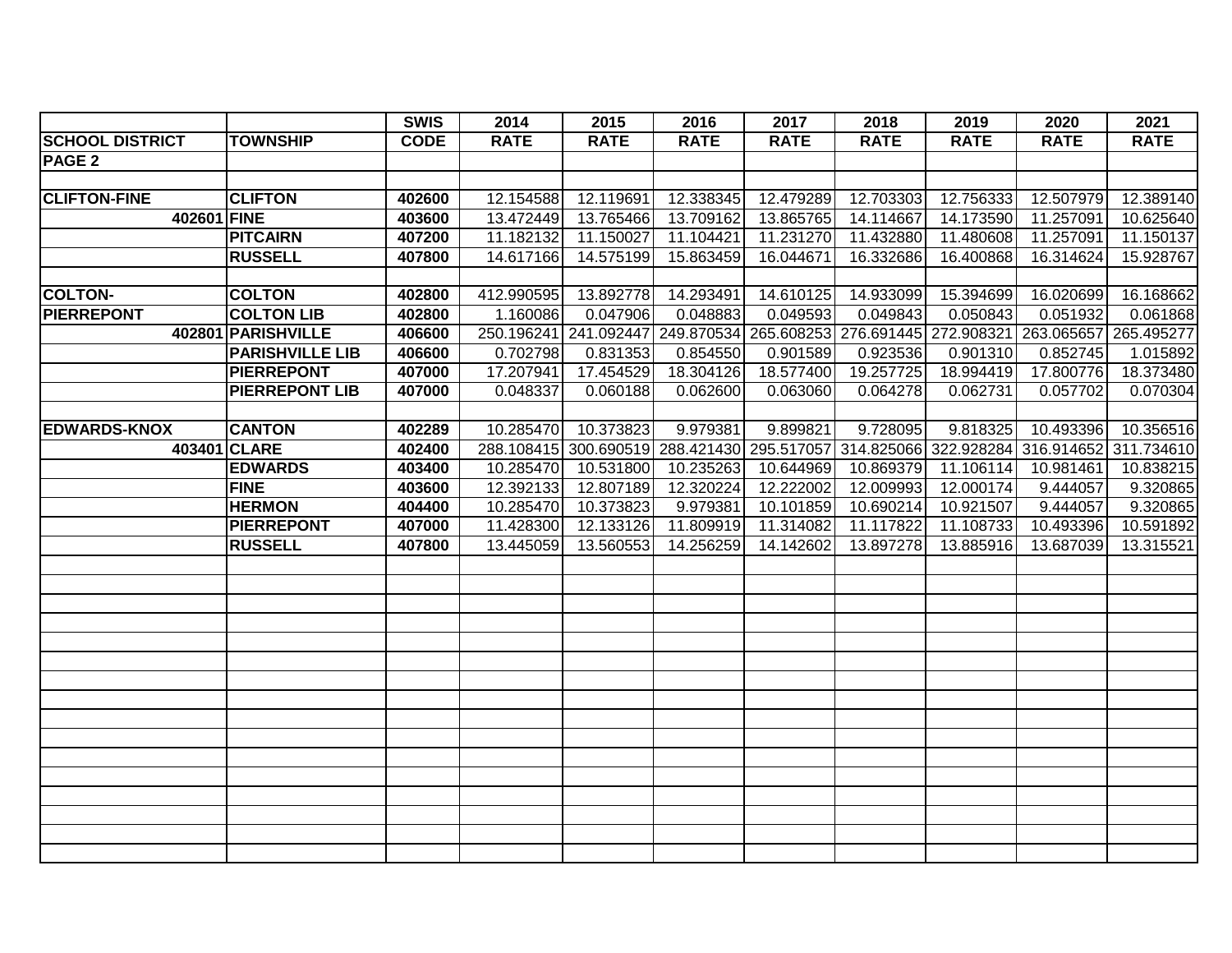|                        |                          | <b>SWIS</b> | 2014        | 2015        | 2016                  | 2017        | 2018        | 2019                                        | 2020        | 2021        |
|------------------------|--------------------------|-------------|-------------|-------------|-----------------------|-------------|-------------|---------------------------------------------|-------------|-------------|
| <b>SCHOOL DISTRICT</b> | <b>TOWNSHIP</b>          | <b>CODE</b> | <b>RATE</b> | <b>RATE</b> | <b>RATE</b>           | <b>RATE</b> | <b>RATE</b> | <b>RATE</b>                                 | <b>RATE</b> | <b>RATE</b> |
| PAGE <sub>3</sub>      |                          |             |             |             |                       |             |             |                                             |             |             |
| <b>GOUVERNEUR</b>      | <b>DEKALB</b>            | 403089      | 12.246136   | 12.477011   | 12.654283             | 12.829964   | 13.591296   | 14.264225                                   | 14.155796   | 14.301230   |
|                        | 404001 DEKALB LIB        | 403089      | 0.152998    | 0.151490    | 0.150154              | 0.149249    | 0.150070    | 0.153816                                    | 0.149704    | 0.146930    |
|                        | <b>EDWARDS</b>           | 403400      | 12.246136   | 12.667017   | 12.978752             | 13.795661   | 15.033948   | 15.323853                                   | 15.308011   | 15.465284   |
|                        | <b>EDWARDS LIB</b>       | 403400      | 0.152998    | 0.153797    | 0.154004              | 0.160483    | 0.165999    | 0.165243                                    | 0.161890    | 0.158889    |
|                        | <b>FOWLER</b>            | 403800      | 87.472402   | 92.422307   | 96.887954             |             |             | 102.648401 107.670706 111.755713 111.585885 |             | 112.731975  |
|                        | <b>FOWLER LIB</b>        | 403800      | 1.092845    | 1.122145    | 1.149536              | 1.194092    | 1.188856    | 1.205102                                    | 1.180076    | 1.158200    |
|                        | <b>GOUVERNEUR</b>        | 404089      | 13.239166   | 13.488762   | 13.320396             | 13.472706   | 14.163664   | 14.114075                                   | 14.155796   | 14.299113   |
|                        | <b>GOUVERNEUR LIB</b>    | 404089      | 0.165405    | 0.163774    | 0.158058              | 0.156726    | 0.156389    | 0.152197                                    | 0.149704    | 0.146907    |
|                        | <b>HERMON</b>            | 404400      | 12.246136   | 12.477011   | 12.654283             | 13.091800   | 14.786135   | 15.065585                                   | 13.164890   | 13.283711   |
|                        | <b>HERMON LIB</b>        | 404400      | 0.152988    | 0.151490    | 0.150154              | 0.152295    | 0.163262    | 0.162458                                    | 0.139225    | 0.136470    |
|                        | <b>MACOMB</b>            | 405400      | 21.868100   | 23.321517   | 23.652866             | 23.981242   | 25.150249   | 26.683326                                   | 26.867122   | 27.422978   |
|                        | <b>MACOMB LIB</b>        | 405400      | 0.273211    | 0.283158    | 0.280662              | 0.278970    | 0.277699    | 0.287736                                    | 0.284133    | 0.281742    |
|                        | <b>PITCAIRN</b>          | 407200      | 12.246136   | 12.477011   | 12.654283             | 12.829964   | 13.455383   | 13.408371                                   | 13.164890   | 13.300144   |
|                        | <b>PITCAIRN LIB</b>      | 407200      | 0.152998    | 0.151490    | 0.150154              | 0.149249    | 0.148569    | 0.144587                                    | 0.139225    | 0.136645    |
|                        | <b>ROSSIE</b>            | 407600      | 12.624883   | 12.862898   | 14.379867             | 14.579505   | 15.290208   | 15.236785                                   | 13.164890   | 13.270139   |
|                        | <b>ROSSIE LIB</b>        | 407600      | 0.157730    | 0.156175    | 0.170630              | 0.169601    | 0.168828    | 0.164304                                    | 0.139225    | 0.136328    |
|                        | <b>ANTWERP</b>           |             | 12.246136   | 12.477011   | 14.060315             | 14.098862   | 13.871529   | 14.574316                                   | 14.627655   | 14.615543   |
|                        | <b>ANTWERP LIB</b>       |             | 0.152998    | 0.151490    | 0.166838              | 0.164010    | 0.153164    | 0.157160                                    | 0.154695    | 0.150159    |
|                        |                          |             |             |             |                       |             |             |                                             |             |             |
| <b>HAMMOND</b>         | <b>HAMMOND</b>           | 404289      | 13.433477   | 13.740154   | 13.579931             | 13.758480   | 13.962435   | 14.228068                                   | 14.278112   | 14.568351   |
|                        | 404201 HAMMOND LIB       | 404289      | 0.024722    | 0.024644    | 0.024221              | 0.024030    | 0.039503    | 0.039129                                    | 0.045988    | 0.045471    |
|                        | <b>MACOMB</b>            | 405400      | 23.988162   | 25.682329   | 25.382850             | 25.716586   | 26.097809   | 28.314563                                   | 27.973444   | 28.836325   |
|                        | <b>MACOMB LIB</b>        | 405400      | 0.044146    | 0.046063    | 0.045273              | 0.044916    | 0.073837    | 0.077869                                    | 0.090099    | 0.090003    |
|                        | <b>MORRISTOWN</b>        | 406089      | 13.433371   | 13.740046   | 13.579825             | 13.758374   | 14.247274   | 14.518437                                   | 13.706988   | 13.985617   |
|                        | <b>MORRISTOWN LIB</b>    | 406089      | 0.024722    | 0.024644    | 0.024221              | 0.024030    | 0.040309    | 0.039928                                    | 0.044148    | 0.043652    |
|                        | <b>ROSSIE</b>            | 407600      | 13.848836   | 14.164996   | 15.431619             | 15.634515   | 15.866282   | 16.168259                                   | 13.706988   | 13.985171   |
|                        | <b>ROSSIE LIB</b>        | 407600      | 0.025487    | 0.025406    | 0.027524              | 0.027307    | 0.044890    | 0.044465                                    | 0.044148    | 0.043647    |
|                        | <b>ALEXANDRIA</b>        |             | 14.290820   | 14.092355   | 13.999819             | 13.897347   | 14.544092   | 14.820904                                   | 14.898900   | 15.368810   |
|                        | <b>ALEXANDRIA LIB</b>    |             | 0.026300    | 0.025277    | 0.024970              | 0.024273    | 0.041149    | 0.040759                                    | 0.047987    | 0.047969    |
|                        |                          |             |             |             |                       |             |             |                                             |             |             |
| <b>HARRISVILLE</b>     | <b>FOWLER</b>            | 403800      | 117.998529  |             | 122.008463 123.819970 |             |             | 130.621942 128.818113 132.829211 137.848406 |             | 137.932032  |
|                        | <b>232401 FOWLER LIB</b> | 403800      | 1.348458    | 1.554616    | 1.718624              | 1.955235    | 1.872617    | 2.045707                                    | 2.062174    | 2.055000    |
|                        | <b>PITCAIRN</b>          | 407200      | 16.520248   | 16.471590   | 16.097025             | 16.328176   | 16.102681   | 15.939884                                   | 16.266498   | 16.276364   |
|                        | <b>PITCAIRN LIB</b>      | 407200      | 0.188789    | 0.209879    | 0.223427              | 0.244411    | 0.234083    | 0.245491                                    | 0.243342    | 0.242496    |
|                        |                          |             |             |             |                       |             |             |                                             |             |             |
|                        |                          |             |             |             |                       |             |             |                                             |             |             |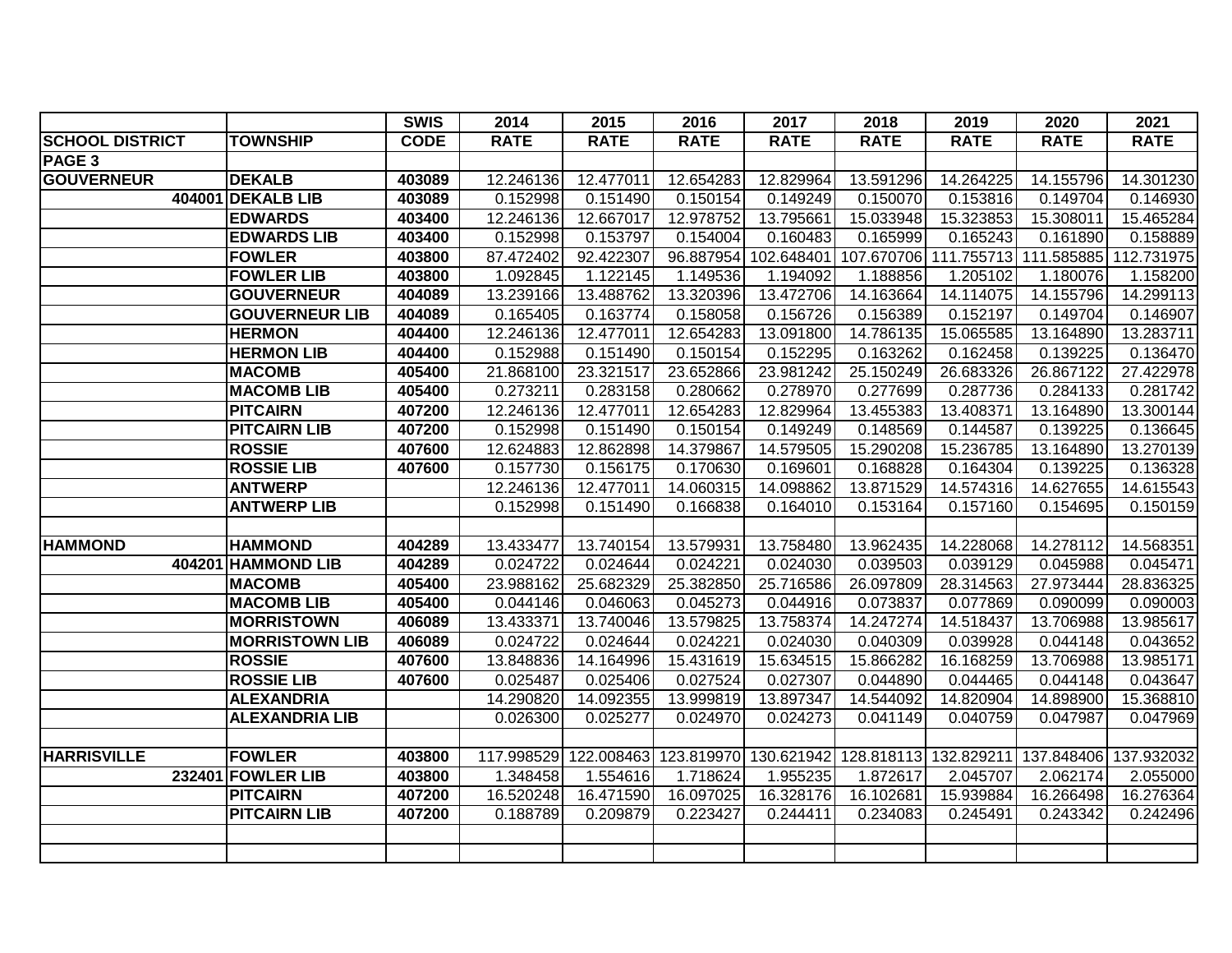|                        |                          | <b>SWIS</b> | 2014        | 2015        | 2016        | 2017        | 2018        | 2019        | 2020        | 2021        |
|------------------------|--------------------------|-------------|-------------|-------------|-------------|-------------|-------------|-------------|-------------|-------------|
| <b>SCHOOL DISTRICT</b> | <b>TOWNSHIP</b>          | <b>CODE</b> | <b>RATE</b> | <b>RATE</b> | <b>RATE</b> | <b>RATE</b> | <b>RATE</b> | <b>RATE</b> | <b>RATE</b> | <b>RATE</b> |
| PAGE 4                 |                          |             |             |             |             |             |             |             |             |             |
|                        |                          |             |             |             |             |             |             |             |             |             |
| <b>HERMON-DEKALB</b>   | <b>CANTON</b>            | 402289      | 17.405057   | 17.613368   | 17.712861   | 17.360944   | 16.996406   | 16.835331   | 17.759141   | 17.572432   |
|                        | 404401 DEKALB            | 403089      | 17.405534   | 17.613846   | 17.713341   | 17.361408   | 17.168541   | 17.731289   | 17.186705   | 17.006010   |
|                        | <b>HERMON</b>            | 404400      | 17.405057   | 17.613368   | 17.712861   | 17.715249   | 18.677370   | 18.726941   | 15.983226   | 15.799585   |
|                        | <b>RUSSELL</b>           | 407800      | 22.751709   | 23.024010   | 25.304086   | 24.801348   | 24.280580   | 23.809968   | 23.164096   | 22.593127   |
|                        |                          |             |             |             |             |             |             |             |             |             |
| <b>HEUVELTON</b>       | <b>CANTON</b>            | 402289      | 20.119341   | 20.584380   | 20.114260   | 20.117796   | 20.111532   | 19.673758   | 21.234096   | 20.631463   |
|                        | 406404 CANTON LIB        | 402289      | 0.128728    | 0.128346    | 0.122798    | 0.119452    | 0.116402    | 0.110734    | 0.116148    | 0.110763    |
|                        | <b>DEKALB</b>            | 403089      | 20.119341   | 20.584380   | 20.114260   | 20.117796   | 20.314678   | 20.720234   | 20.549125   | 19.965932   |
|                        | <b>DEKALB LIB</b>        | 403089      | 0.128728    | 0.128346    | 0.122798    | 0.119452    | 0.117578    | 0.116624    | 0.112402    | 0.107190    |
|                        | <b>DEPEYSTER</b>         | 403200      | 20.120332   | 20.585388   | 23.664987   | 25.466782   | 25.458838   | 24.654456   | 28.103950   | 31.207255   |
|                        | <b>DEPEYSTER LIB</b>     | 403200      | 0.128734    | 0.128352    | 0.144476    | 0.151212    | 0.147351    | 0.138768    | 0.153726    | 0.167540    |
|                        | <b>LISBON</b>            | 405000      | 23.669813   | 24.216918   | 23.945548   | 23.949757   | 24.230761   | 23.752464   | 24.819073   | 24.757755   |
|                        | <b>LISBON LIB</b>        | 405000      | 0.151445    | 0.150995    | 0.146188    | 0.142205    | 0.140243    | 0.133691    | 0.135758    | 0.132915    |
|                        | <b>MACOMB</b>            | 405400      | 35.927394   | 38.475476   | 37.596748   | 37.603356   | 37.591648   | 38.760239   | 39.001400   | 38.285189   |
|                        | <b>MACOMB LIB</b>        | 405400      | 0.229872    | 0.239898    | 0.229529    | 0.223275    | 0.217574    | 0.218163    | 0.213334    | 0.205539    |
|                        | <b>OSWEGATCHIE</b>       | 406489      | 20.119652   | 20.584698   | 20.114567   | 20.118101   | 20.314979   | 19.477283   | 19.110942   | 18.568562   |
|                        | <b>OSWEGATHIE LIB</b>    | 406489      | 0.128730    | 0.128348    | 0.122800    | 0.119454    | 0.117580    | 0.109628    | 0.104535    | 0.099688    |
|                        |                          |             |             |             |             |             |             |             |             |             |
| <b>INDIAN RIVER</b>    | <b>ROSSIE</b>            | 407600      | 4.478288    | 4.291219    | 4.739718    | 4.755740    | 4.766715    | 3.501793    | 3.036641    | 3.096545    |
|                        | <b>222401 ROSSIE LIB</b> | 407600      | 0.095553    | 0.098102    | 0.128065    | 0.141399    | 0.141725    | 0.160611    | 0.139279    | 0.137835    |
|                        |                          |             |             |             |             |             |             |             |             |             |
| <b>LISBON</b>          | <b>OGDENSBURG</b>        | 401200      | 18.289113   | 18.679569   | 18.365316   | 18.614026   | 18.726772   | 19.146110   | 17.955817   | 17.833654   |
|                        | 405002 LISBON            | 405000      | 21.517052   | 21.976190   | 21.863915   | 22.160000   | 22.562824   | 23.349373   | 23.286379   | 23.778888   |
|                        | <b>MADRID</b>            | 405600      | 19.879471   | 21.348079   | 21.109559   | 20.682251   | 20.923767   | 22.007023   | 20.878857   | 21.230540   |
|                        | <b>WADDINGTON</b>        | 408289      | 18.289113   | 18.679569   | 18.365316   | 18.993904   | 19.507054   | 20.924710   | 20.520933   | 20.736806   |
|                        |                          |             |             |             |             |             |             |             |             |             |
|                        |                          |             |             |             |             |             |             |             |             |             |
| <b>MADRID-</b>         | <b>LISBON</b>            | 405000      | 20.089415   | 20.016931   | 20.196406   | 20.562431   | 20.859699   | 20.788215   | 21.628434   | 22.021791   |
| <b>WADDINGTON</b>      | <b>LOUISVILLE</b>        | 405289      | 17.787502   | 18.697134   | 19.278388   | 19.407238   | 19.453427   | 19.593490   | 20.560363   | 20.390547   |
|                        | 405601 MADRID            | 405600      | 18.561782   | 19.445966   | 19.500446   | 19.192055   | 19.345200   | 19.593942   | 19.358794   | 19.662759   |
|                        | <b>POTSDAM</b>           | 407489      | 17.076002   | 17.014392   | 16.964981   | 17.272442   | 17.849021   | 17.943512   | 17.716909   | 18.351492   |
|                        | <b>WADDINGTON</b>        | 408289      | 17.076002   | 17.014392   | 16.964981   | 17.624940   | 18.034948   | 18.629876   | 19.033022   | 19.205050   |
|                        |                          |             |             |             |             |             |             |             |             |             |
|                        |                          |             |             |             |             |             |             |             |             |             |
|                        |                          |             |             |             |             |             |             |             |             |             |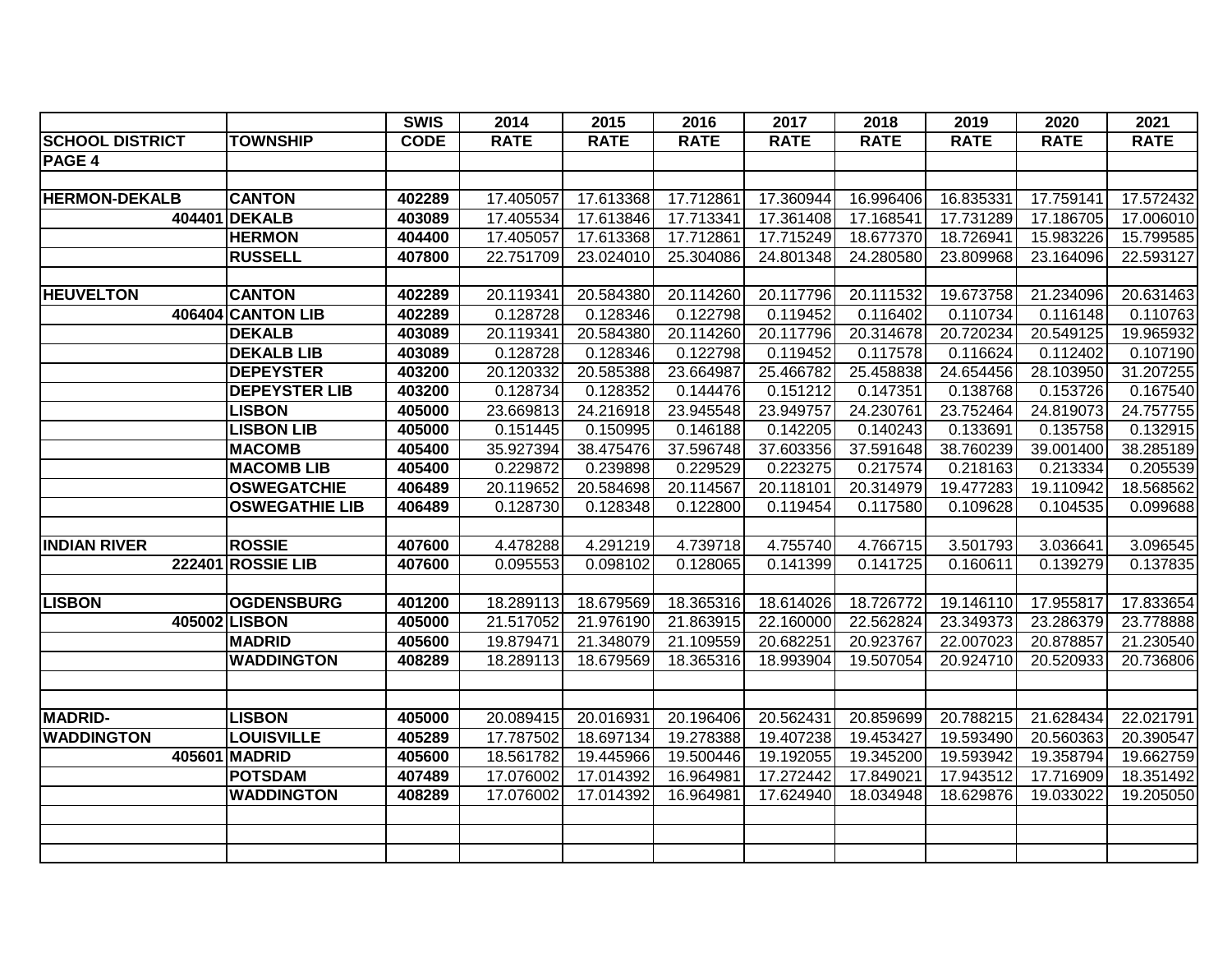|                        |                        | <b>SWIS</b> | 2014        | 2015                  | 2016        | 2017                  | 2018        | 2019        | 2020                             | 2021        |
|------------------------|------------------------|-------------|-------------|-----------------------|-------------|-----------------------|-------------|-------------|----------------------------------|-------------|
| <b>SCHOOL DISTRICT</b> | <b>TOWNSHIP</b>        | <b>CODE</b> | <b>RATE</b> | <b>RATE</b>           | <b>RATE</b> | <b>RATE</b>           | <b>RATE</b> | <b>RATE</b> | <b>RATE</b>                      | <b>RATE</b> |
| PAGE 5                 |                        |             |             |                       |             |                       |             |             |                                  |             |
|                        |                        |             |             |                       |             |                       |             |             |                                  |             |
| <b>MASSENA</b>         | <b>BRASHER</b>         | 402000      | 19.677496   | 19.981077             | 19.543448   | 19.851568             | 21.943855   | 22.925271   | 23.576587                        | 18.496067   |
|                        | 405801 LOUISVILLE      | 405289      | 18.857600   | 19.981077             | 20.653871   | 20.743773             | 20.957614   | 21.212463   | 22.703380                        | 22.834651   |
|                        | <b>MASSENA</b>         | 405889      | 18.103393   | 18.182877             | 18.175505   | 18.462058             | 18.652378   | 18.454943   | 18.389837                        | 18.496118   |
|                        | <b>NORFOLK</b>         | 406289      | 22.077190   | 22.174122             | 22.165130   | 22.514583             | 22.746679   | 22.505906   | 23.278149                        | 23.412744   |
|                        |                        |             |             |                       |             |                       |             |             |                                  |             |
| <b>MORRISTOWN</b>      | <b>DEPEYSTER</b>       | 403200      | 14.797923   | 15.023488             | 17.447959   | 19.282399             | 19.180140   | 18.864623   | 22.106792                        | 24.588204   |
|                        | 406001 DEPEYSTER LIB   | 403200      | 0.147451    | 0.145338              | 0.168956    | 0.194900              | 0.195577    | 0.194100    | 0.316345                         | 0.353704    |
|                        | <b>HAMMOND</b>         | 404289      | 14.797923   | 15.023488             | 14.830765   | 15.233095             | 15.152311   | 14.903052   | 15.658978                        | 15.239564   |
|                        | <b>HAMM LIB</b>        | 404289      | 0.147451    | 0.145338              | 0.143613    | 0.153971              | 0.154506    | 0.153339    | 0.224078                         | 0.219223    |
|                        | <b>MACOMB</b>          | 405400      | 26.424862   | 28.081285             | 27.721056   | 28.473075             | 28.322076   | 29.657816   | 30.678814                        | 30.164910   |
|                        | <b>MACOMB LIB</b>      | 405400      | 0.263305    | 0.271660              | 0.268435    | 0.287796              | 0.288796    | 0.305152    | 0.439010                         | 0.433926    |
|                        | <b>MORRISTOWN</b>      | 406089      | 14.798062   | 15.023627             | 14.830901   | 15.233095             | 15.461542   | 15.207196   | 15.032619                        | 14.629981   |
|                        | <b>MORRISTOWN LIB</b>  | 406089      | 0.147452    | 0.145339              | 0.143614    | 0.153971              | 0.157659    | 0.156468    | 0.215115                         | 0.210454    |
|                        | <b>OSWEGATCHIE</b>     | 406489      | 14.797923   | 15.023488             | 14.830765   | 15.233095             | 15.305364   | 14.903052   | 15.032619                        | 14.629981   |
|                        | <b>OSWEGATCHIE LIB</b> | 406489      | 0.147451    | 0.145338              | 0.143613    | 0.153971              | 0.156067    | 0.153339    | 0.215115                         | 0.210454    |
|                        |                        |             |             |                       |             |                       |             |             |                                  |             |
| NORWOOD-               | <b>LOUISVILLE</b>      | 405289      | 25.799291   | 27.503475             | 28.004259   | 28.302804             | 28.347563   | 28.405240   | 29.473367                        | 28.591217   |
| <b>NORFOLK</b>         | <b>MADRID</b>          | 405600      | 26.920999   | 28.603614             | 28.326147   | 27.988328             | 28.189197   | 28.405240   | 27.759799                        | 27.570102   |
|                        | 406201 NORFOLK         | 406289      | 30.204048   | 30.522149             | 30.053351   | 30.718897             | 30.767477   | 30.137267   | 30.219528                        | 29.315046   |
|                        | <b>POTSDAM</b>         | 407489      | 24.767707   | 25.028550             | 24.644120   | 25.189495             | 26.009620   | 26.013220   | 25.397263                        | 25.732096   |
|                        | <b>STOCKHOLM</b>       | 408000      | 24.767319   | 25.028162             | 24.643748   | 25.968552             | 26.009620   | 28.405240   | 28.086385                        | 27.902272   |
|                        |                        |             |             |                       |             |                       |             |             |                                  |             |
| <b>OGDENSBURG</b>      | <b>OGDENSBURG</b>      | 401200      | 25.660453   | 26.197527             | 26.432679   | 26.383445             | 26.669269   | 26.524611   | 27.041170                        | 26.977451   |
|                        | 401200 OGDENSBURG LIB  | 401200      |             |                       |             | 0.133873              | 0.329799    | 0.320317    | 0.318931                         | 0.890903    |
|                        | <b>LISBON</b>          | 405000      | 30.188768   | 30.820620             | 31.467475   | 31.408863             | 32.131649   | 32.347087   | 35.118403                        | 35.969751   |
|                        | <b>LISBON LIB</b>      | 405000      |             |                       |             | 0.159373              | 0.397348    | 0.390630    | 0.414196                         | 1.187864    |
|                        | <b>OSWEGATCHIE</b>     | 406489      | 25.660453   | 26.197527             | 26.432679   | 26.383445             | 26.938656   | 26.524611   | 27.041170                        | 26.977314   |
|                        | <b>OSWEGATCHIE LIB</b> | 406489      |             |                       |             | 0.133873              | 0.333130    | 0.320317    | 0.318931                         | 0.890898    |
|                        |                        |             |             |                       |             |                       |             |             |                                  |             |
| <b>PARISHVILLE-</b>    | <b>HOPKINTON</b>       | 404600      | 14.131170   | 13.819867             | 14.538862   | 14.977248             | 15.512108   | 15.802241   | 16.919813                        | 16.703194   |
| <b>HOPKINTON</b>       | <b>PARISHVILLE</b>     | 406600      |             | 228.362316 223.329481 | 234.949149  | 244.802802 254.794783 |             |             | 259.560300 261.241569 257.884759 |             |
|                        | 406601 POTSDAM         | 407489      | 14.131170   | 13.819867             | 14.538862   | 14.977248             | 15.991864   | 16.633937   | 16.919813                        | 17.445558   |
|                        | <b>STOCKHOLM</b>       | 408000      | 14.131170   | 13.819867             | 14.538862   | 15.440462             | 15.991864   | 18.163495   | 18.711322                        | 18.916870   |
|                        |                        |             |             |                       |             |                       |             |             |                                  |             |
|                        |                        |             |             |                       |             |                       |             |             |                                  |             |